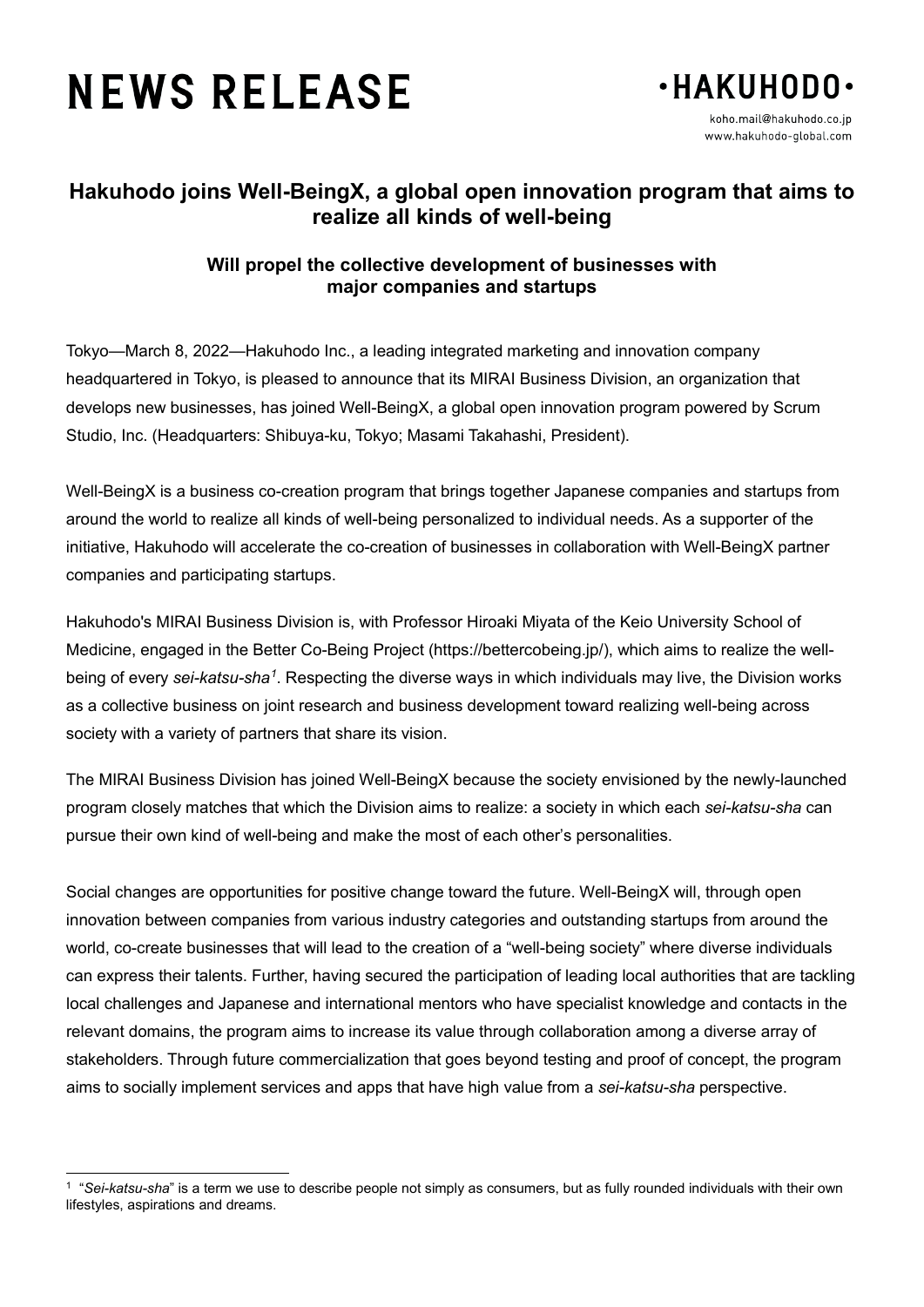In line with its dedication to collective business creation, Hakuhodo's MIRAI Business Division will work with Scrum Studio, Well-BeingX partner companies, startups and local authorities to conceptualize, develop and implement services that will further enrich *sei-katsu-sha* so as to realize a future well-being society.

#### ■ **About Hakuhodo**

Founded in 1895, Hakuhodo is an integrated marketing solutions company headquartered in Tokyo, Japan. With offices in 20 countries and regions, and over 10,000 specialists working in Japan and around the world, Hakuhodo is the world's third largest advertising agency according to *Ad Age*'s "Agency Report 2021." The company is the core agency of the Hakuhodo DY Group.

*Sei-katsu-sha* insight is the foundation for Hakuhodo's thinking, planning, and brand building. It reminds us that consumers are more than shoppers performing an economic function. They have heartbeats. They are individuals with distinct lifestyles. Hakuhodo introduced this term in the 1980s to emphasize its commitment to a comprehensive, 360-degree perspective on consumers' lives.

With *sei-katsu-sha* insight as its cornerstone, Hakuhodo combines creativity, integrative capabilities, and data and technology to play a leading role in evolving companies' marketing activities and generating innovation for the completely digitalized era. This enables the company to impact and provide value to *sei-katsu-sha* and society.

Renowned for its creativity, Hakuhodo has won the Grand Prix at Cannes Lions International Festival of Creativity twice, and was named Network of the Year at ADFEST 2021.

To learn more, visit: www.hakuhodo-global.com

Media contact: Corporate Public Relations Division koho.mail@hakuhodo.co.jp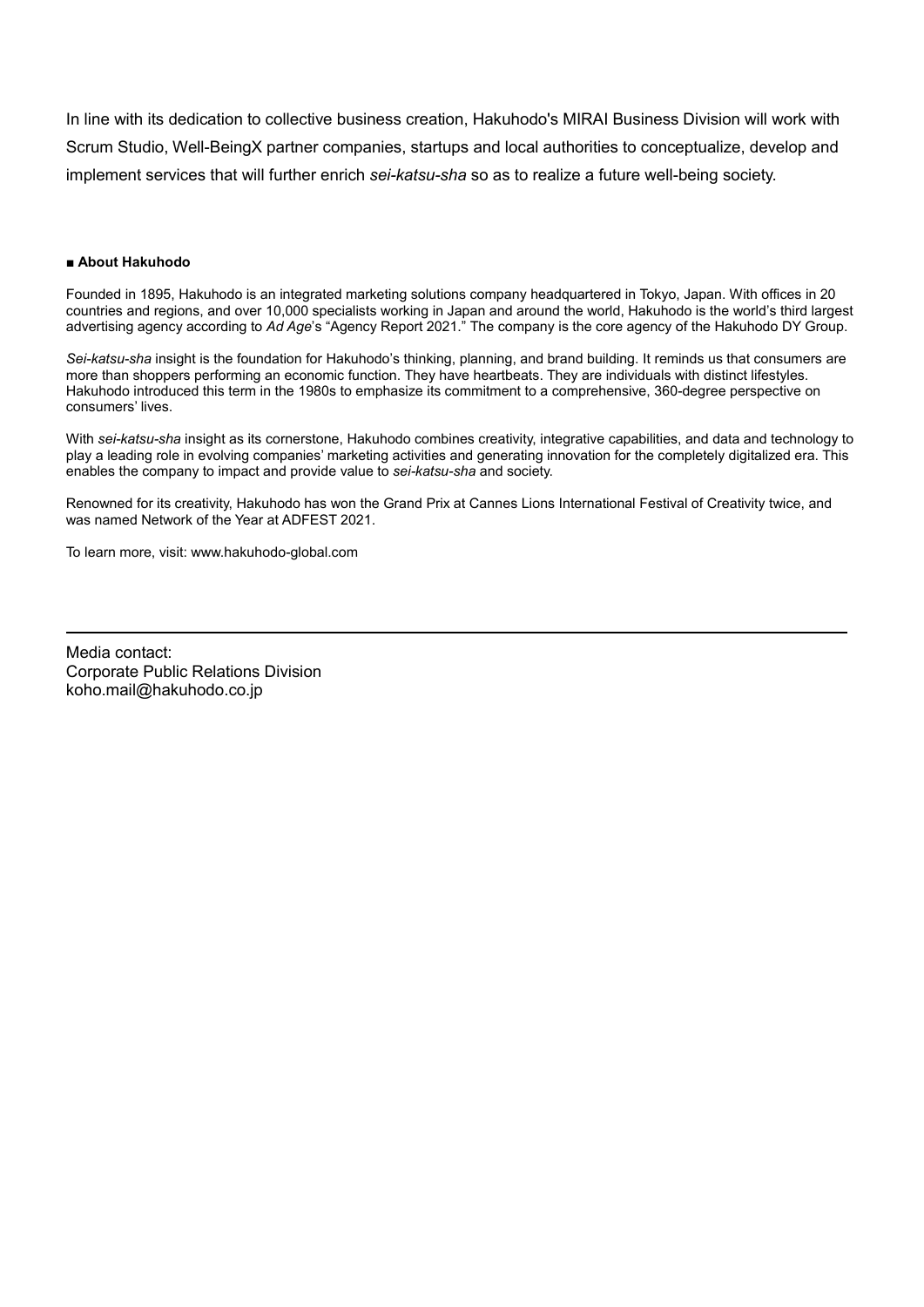#### Reference

#### **About Well-BeingX**



Illustration of Well-BeingX

- Powered by: Scrum Studio, Inc.
- Official website:<https://www.well-beingx.com/>
- · Program length: Three years, spanning March 2022–December 2024 The first year program will tentatively run March–December 2022
- Schedule (tentative first year program): Startup application: March 8–May 31, 2022 Startup selection: June–July 2022 Mentoring and business development: July–December 2022 Demo Day (Results presentation event): December 2022
- Background to the establishment of Well-BeingX: Well-being is a concept that refers to good physical, mental and social condition.

In recent years, interest in realizing a well-being society in which the needs of all individuals are met has been growing. That goes not just for economic growth perspectives. Focusing on the life quality/satisfaction and socioeconomic quality/wealth of individuals, it also goes from corporate management perspectives, including workstyle reform and the necessity of building a society where everyone can express their talents.

Further, as individuals and companies rethink various values in light of such dramatic shifts as digitalization on a global scale and societal changes and increased awareness of health as a result of the COVID-19 pandemic, the need for and opportunities of social implementation of innovations that draw on new technologies and business models are likely to continue to expand.

Such changes are opportunities for positive change toward the future. Through open innovation by companies and startups across industry categories, Well-BeingX aims to contribute to the realization of a well-being society that provides a multitude of options that meet the needs of each individual.